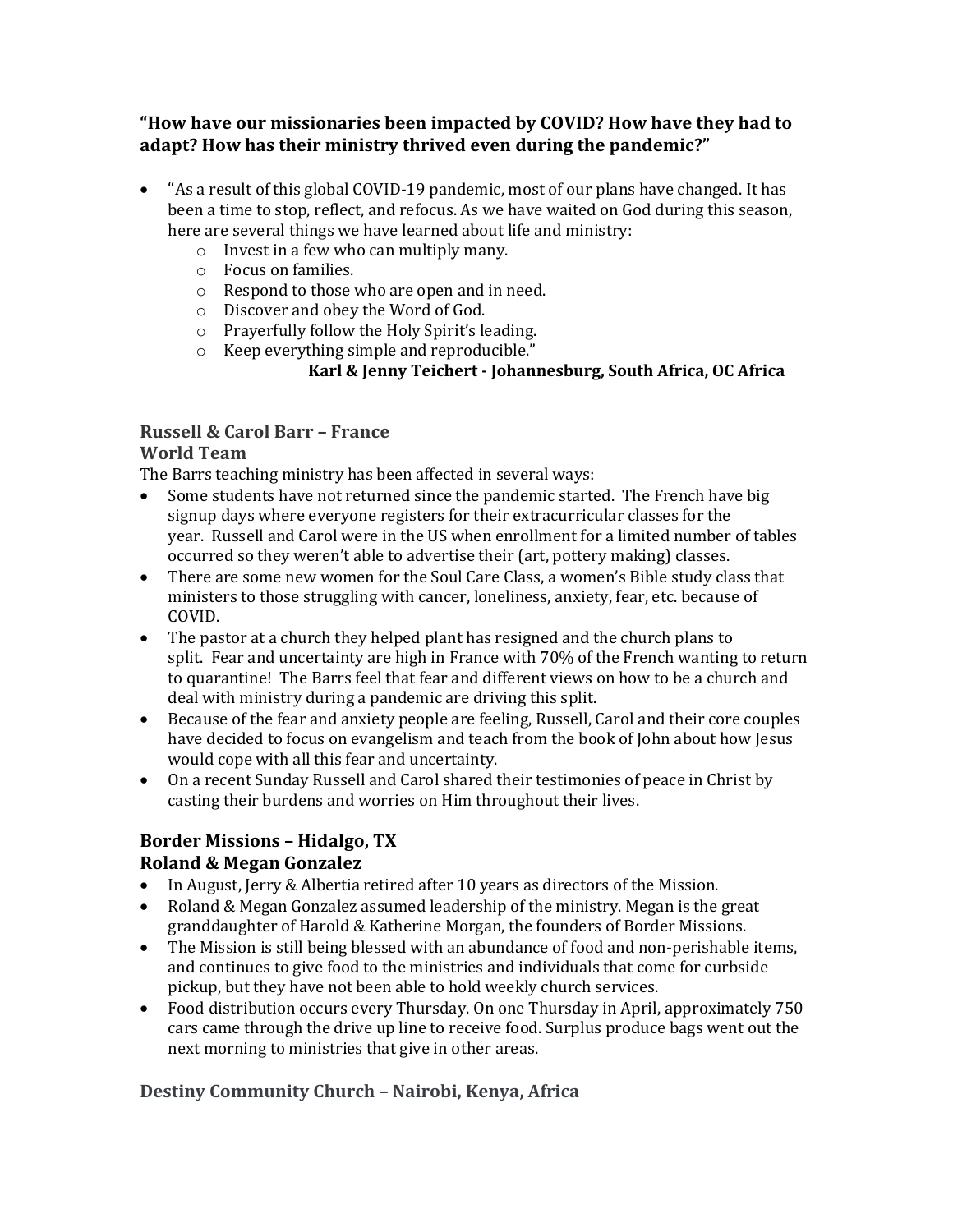#### **Bishop Richard Murungi**

- They had a food drive in May and again in August to feed the many people who were unable to work because of COVID and near starvation. EHCC participated, along with members of Destiny Community Church and other churches to raise money to help feed the community. In May, \$12,000 was raised, enough to feed 2,000 families in the villages.
- They are going through a multi-year drought. People have to walk five kilometers (3.1) miles) each way to get water from the nearest drinkable water source, and the line at the well is hours long. Add to that carrying the heavy four-gallon (33 lb) containers back! They need to raise \$20,000 to drill another, closer well. With a well they will also be able to plant crops such as tomatoes, bananas, and watermelons. Please pray for funds to drill more wells in a culture that solely depends on rainwater, which is unpredictable.
- Unfortunately, here in Kenya it's winter season (July) when people get colds and the flu. This is causing a lot of confusion between normal colds, the flu, and the pandemic. The challenge is on how to keep social distance in a community where everything is communal and public. Many can't afford sanitizers, facemasks, and food to keep them home.
- The schools were closed for five months, reopening in early October. They experienced a lot of challenges, especially with the adolescent teens. Some of the major challenges include teen girls getting pregnant and teen rebellion due to lack of supervision. The village kids are the most affected by this pandemic. They can't access e- learning because they don't have cell towers. Every parent is acting as a teacher and helping with the homework at home. This poses another challenge; some parents have never gone to school.
- In addition to the pandemic challenges, there was a locust infestation and a flood!
- The widows are still keeping their sewing and goat ministry, which has given them food and a small income. Thanks to the people who donated these goats; they have helped a lot in this trying time.

### **POWER Ministry - Texas-Mexico Border**

(Purposeful Outreach With Eternal Results)

- POWER's missionaries on the Mexican side of the Texas-Mexico border were hit hard. Many have been hospitalized but are recovering.
- There have been job losses and no government stimulus packages on the Mexico side of the border.
- POWER's partners are thankful for food drives and prayers.
- POWER has donated nearly \$10,000 in five different countries since the pandemic struck last April.
- POWER raised a record \$275,000 in net proceeds at their annual golf classic in September!

## **Jim Ringdahl – Monument, CO Greater Europe Mission (GEM)**

• All face-to-face GEM ministries have stopped but they still hosted a virtual Home Ministry Renewal as well as a virtual candidate school for prospective GEM missionaries.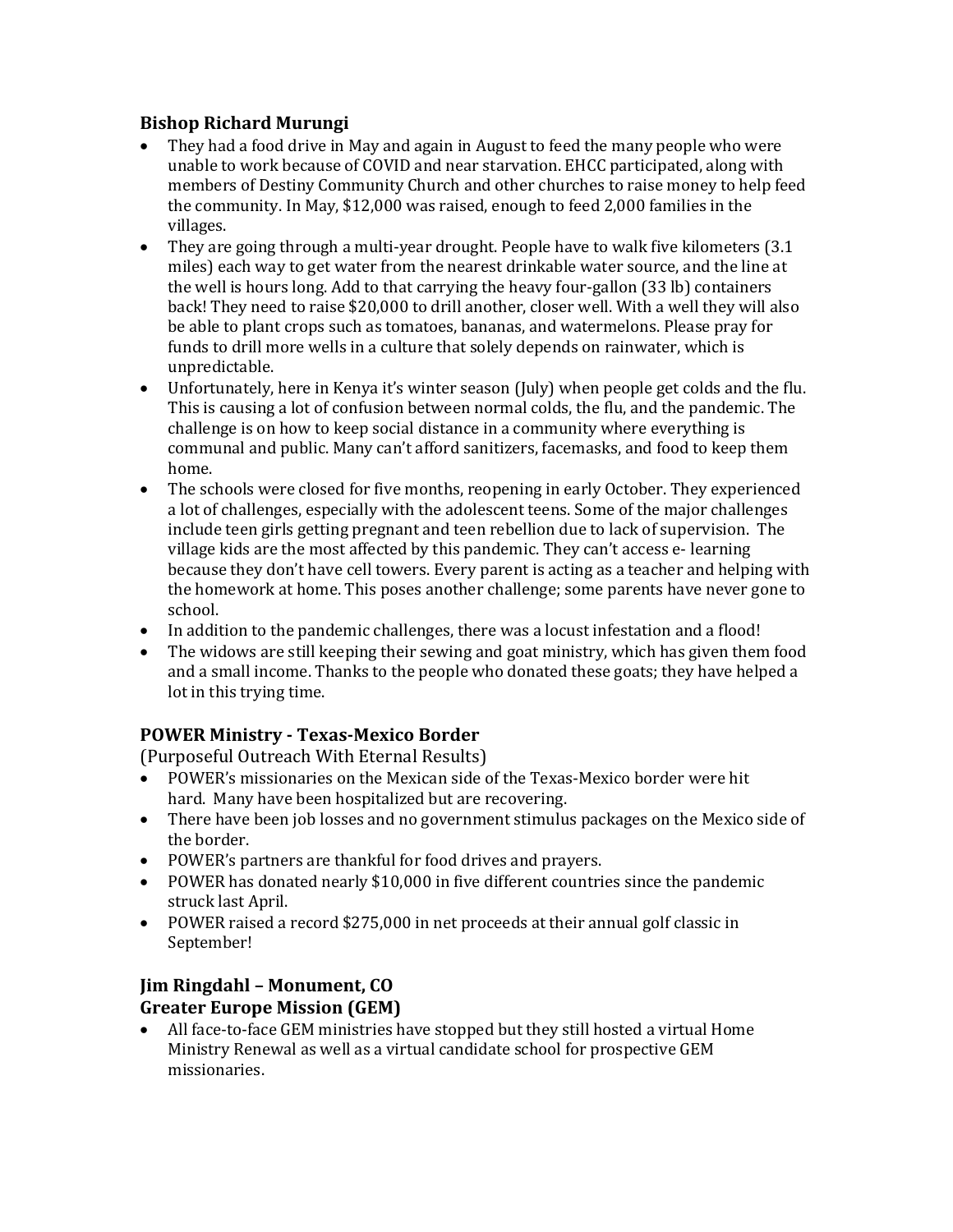• Jim asked for prayers for his Colorado Springs office morale. A missionary who returned to the U.S. from the field died of cancer, and this has deeply impacted the team.

### **Talking Bibles International Worldwide; focus area Africa and India**

- Mark Hoekstra, President, and his brother Paul traveled to India February 19-March 4 (ahead of COVID; how is that for God's timing!) for a national conference of 29 state and some district coordinators and 480 pastors from all over India who have been using Talking Bibles in their ministries.
- In total, 3,500 Talking Bibles were given to the attendees to carry home with them. The Talking Bibles came from China, and were ordered before the money to pay for them was secured. They had to move in faith, trusting God to provide. And God did!
- In July, Talking Bibles made arrangements with the American Bible Society to place 50,000 Talking Bibles in 10 African countries in the next two years. Just last week, 5,000 Talking Bibles arrived in Uganda. These Bibles are heading to the refugee camps in South Sudan.
- Talking Bibles continue to be shipped and distributed during the COVID pandemic. For example, in late October, 4,000 Talking Bibles were sent to India. The pastors in India report that there are now hundreds upon hundreds of small fellowship groups forming around the Talking Bibles. God is raising up a new army of women who are taking the Good News about Jesus to the people in the villages. The people are seeking comfort in their time of sorrow and God's Word is meeting their need.
- In the US, around 300 Talking Bibles per month are purchased through [TB2U.com.](http://tb2u.com/) Many of these Bibles go to people in retirement homes. People in 195 different countries are listening to the Talking Bible audio listening website. 28,000 people per month come to listen an average of 41 minutes a day.
- God blessed the ministry this fiscal year with nearly \$1.7 million. That is the highest annual income in the past 30 years of ministry. We made and placed more Talking Bibles than any previous year.

## **Emma Tautolo – Tempe, AZ**

### **Cru Ministries / Athletes in Action**

- "Our mission hasn't changed in the face of COVID-19. We still have the same vision and are still reaching the same audience. However, our methods are obviously changing as we figure out virtual ways to make disciples who make disciples."
- The Ultimate Training camp, held every May/June, usually has 100 college athletes engage in sport, Gospel, and worship through competition. This May we combined four camps into one virtual camp. There ended up being 800 athletes who tuned in! After the camp, over 200 athletes indicated a decision to follow Christ for the first time or to recommit their lives to following Jesus.
- "Covid has stolen so much from everyone, but one thing it hasn't stolen is the Spirit of God leading laborers into His harvest"
- How are we going to do ministry on empty campuses? Most of our campuses have gone virtual yet we still trust the Lord. Across the country we are innovating and figuring out different ways to engage student-athletes from a distance while abiding by social distancing guidelines so that we would bring the Gospel
	- o The Sacramento team is putting social media to work by "sleuthing" as a means to meet the incoming freshman.
	- o Our UC Davis staff leader led an athlete to Christ over a zoom call.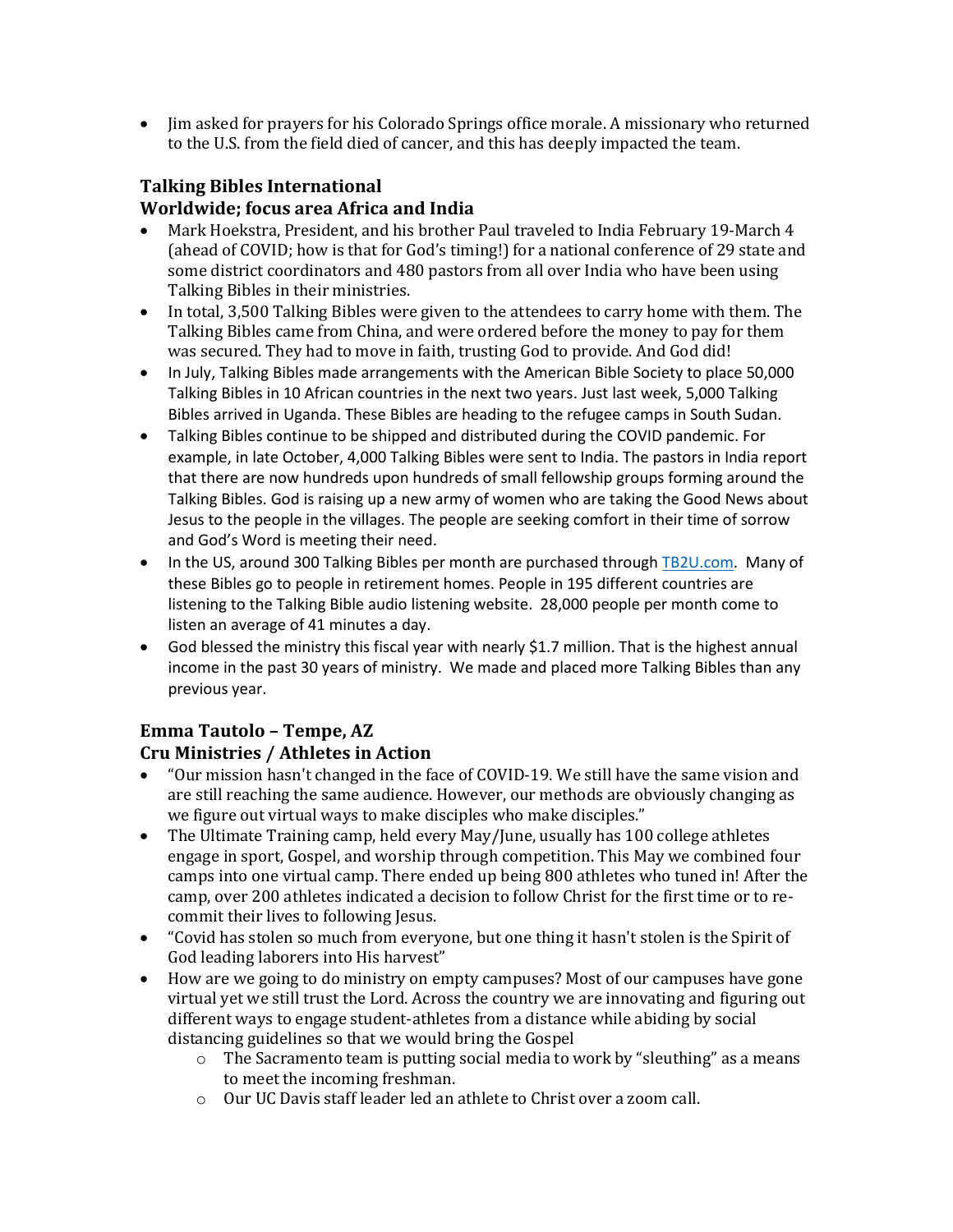- $\circ$  Univ. of Arizona is creating a QR code that links students to a Google form to fill out a survey about spiritual interest that they will be able to follow up.
- o UC Irvine did a virtual spa night with the women athletes where leaders invited teammates, and were able to connect over discussion questions while doing facemasks together on a zoom call with some new students.
- o San Diego state is asking the head football coach if he can do a zoom team meeting specifically with the freshmen to plug them into virtual weekly chapels, bible studies or discipleship groups.
- East Hills, "you are a gift and a blessing and I am so thankful for you in this hard and uncertain season."

#### **Karl & Jenny Teichert – Johannesburg, South Africa One Challenge International**

- As most South Africans have lost their jobs during the nine-week national lockdown period (as of July 15), food provision is the greatest need. Through the nearly 20 churches in our area, over 360,000 meals have been distributed through food vouchers or parcels. These are distributed through local Christian leaders/pastors in about 21 poor communities.
- There are so many needs for food right now. People are starving because they have lost their jobs. We identified 20 foreign families from Zimbabwe, Malawi, and Mozambique who are unable to receive food from the government and have been delivering food parcels to them. Our hope is to build relationships with these families and bring hope to them.
- The pandemic has created many unexpected ministry opportunities for us here in South Africa. OC Africa was certified as an essential service. This allowed Jenny to continue driving into Finetown to deliver food. She delivers food to Mama Florina (she runs a soup kitchen) and the orphan children once a month from donations sent from the states. Mama Florina is able to feed many of the community children as well. We were also able to help the home-based caregivers with food vouchers.
- Karl has been invited to coordinate the Church Planting Pillar of the LEAN (Local Ecumenical Action Network). This working group assists in providing gospel material with each food parcel and enlisting the contact details of every family. The goal is that each community leader/ pastor can follow up with each family and form small disciplemaking groups. Each leader/pastor is being intentionally trained and mentored with the vision to plant at least 30 new churches in the next 12 months in our area. Praise the Lord for how God is building His church through this crisis!

### **Upper Room Ministries – Cuddalore, India**

- Seemon (Rev Rajan's son-in-law and successor) is continuing his Bible College studies online from home. He plans to complete his studies in 2022.
- Seemon continues to lead church services, village ministries, and house visits.
- People are struggling day-to-day with living and their finances. In May, Seemon passed out \$500 worth of rice and vegetables, and on another occasion, Seemon passed out money for the village people to buy food.
- In July, East Hills received a very informative field report, which included dozens of pictures and videos (to be shared soon with our congregation), as well as names, grades, and ages of the orphan girls. They visited all but four girls (their villages were in quarantine at the time).